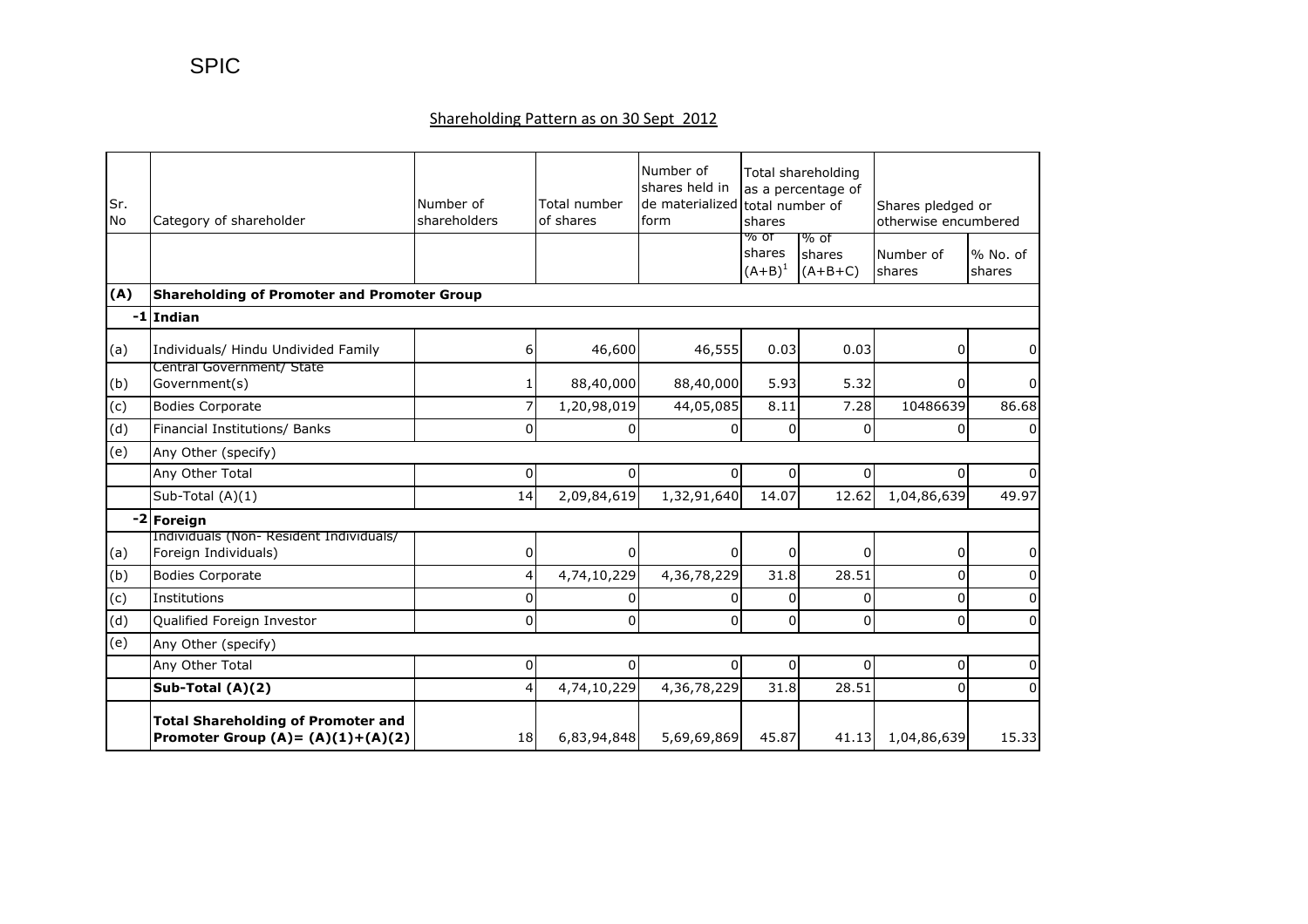| (B)  | Public shareholding <sup>3</sup>                                                 |                |              |                |          |          |             |                     |
|------|----------------------------------------------------------------------------------|----------------|--------------|----------------|----------|----------|-------------|---------------------|
|      | -1 Institutions                                                                  |                |              |                |          |          |             |                     |
| (a)  | Mutual Funds/ UTI                                                                | 19             | 5,16,502     | 5,04,152       | 0.35     | 0.31     | 0           | 0                   |
| (b)  | Financial Institutions/ Banks                                                    | 52             | 57,87,389    | 57,24,980      | 3.88     | 3.48     | $\Omega$    | $\mathbf 0$         |
| (c)  | Central Government/ State<br>Government(s)                                       | 0              | $\Omega$     | 0              | $\Omega$ | 0        | 0           | 0                   |
| (d)  | Venture Capital Funds                                                            | 0              | $\Omega$     | $\Omega$       | $\Omega$ | 0        | 0           | 0                   |
| (e)  | <b>Insurance Companies</b>                                                       | 5              | 6,72,366     | 6,71,816       | 0.45     | 0.4      | 0           | 0                   |
| (f)  | Foreign Institutional Investors                                                  | 4              | 5,79,563     | 5,71,413       | 0.39     | 0.35     | 0           | $\overline{0}$      |
| (g)  | Foreign Venture Capital Investors                                                | 0              | 0            | $\overline{0}$ | 0        | 0        | $\pmb{0}$   | 0                   |
| (h)  | Qualified Foreign Investor                                                       | 0              | 0            | $\Omega$       | $\Omega$ | 0        | $\mathbf 0$ | $\overline{0}$      |
| (i)  | Any Other (specify)                                                              |                |              |                |          |          |             |                     |
|      | Any Other Total                                                                  | $\Omega$       | $\Omega$     | $\Omega$       | $\Omega$ | $\Omega$ | 0           | 0                   |
|      | Sub-Total (B)(1)                                                                 | 80             | 75,55,820    | 74,72,361      | 5.07     | 4.54     | $\mathbf 0$ | 0                   |
|      | -2 Non-institutions                                                              |                |              |                |          |          |             |                     |
| (a)  | <b>Bodies Corporate</b>                                                          | 1,149          | 1,86,61,497  | 1,85,69,497    | 12.52    | 11.22    | 0           | $\mathbf 0$         |
| (b)  | Individuals                                                                      |                |              |                |          |          |             |                     |
| (i)  | Individual shareholders holding nominal<br>share capital up to Rs. 1 lakh        | 73,403         | 2,68,99,275  | 2,34,49,342    | 18.04    | 16.18    | 0           | 0                   |
| (ii) | Individual shareholders holding nominal<br>share capital in excess of Rs. 1 lakh | 507            | 2,53,17,154  | 2,52,07,654    | 16.98    | 15.22    | 0           | 0                   |
| (c)  | Qualified Foreign Investor                                                       | 0              | $\Omega$     | $\Omega$       | $\Omega$ | 0        | 0           | $\mathsf{O}\xspace$ |
| (d)  | Any Other (specify)                                                              |                |              |                |          |          |             |                     |
|      | (i) Trusts                                                                       | 4              | 17000        | 17000          | 0.01     | 0.01     | <b>NA</b>   | <b>NA</b>           |
|      | (ii) Clearing Members                                                            | 213            | 829116       | 829116         | 0.56     | 0.5      | <b>NA</b>   | <b>NA</b>           |
|      | (v) Foreign National                                                             | 1              | 200          | 200            | 0        | 0        | <b>NA</b>   | <b>NA</b>           |
|      | (iv) OCBs                                                                        | $\overline{2}$ | 39800        | 39150          | 0.03     | 0.02     | <b>NA</b>   | <b>NA</b>           |
|      | (iii) NRIs                                                                       | 449            | 1392445      | 1376874        | 0.93     | 0.84     | <b>NA</b>   | <b>NA</b>           |
|      | Any Other Total                                                                  | 669            | 22,78,561    | 22,62,340      | 1.53     | 1.37     | 0           | $\pmb{0}$           |
|      | Sub-Total(B)(2)                                                                  | 75,728         | 7,31,56,487  | 6,94,88,833    | 49.06    | 43.99    | $\Omega$    | $\mathbf 0$         |
|      | <b>Total Public Shareholding (B)=</b><br>$(B)(1)+(B)(2)$                         | 75,808         | 8,07,12,307  | 7,69,61,194    | 54.13    | 48.54    | 0           | $\overline{0}$      |
|      | $TOTAL(A)+(B)$                                                                   | 75,826         | 14,91,07,155 | 13,39,31,063   | 100      | 89.67    | 1,04,86,639 | 7.03                |